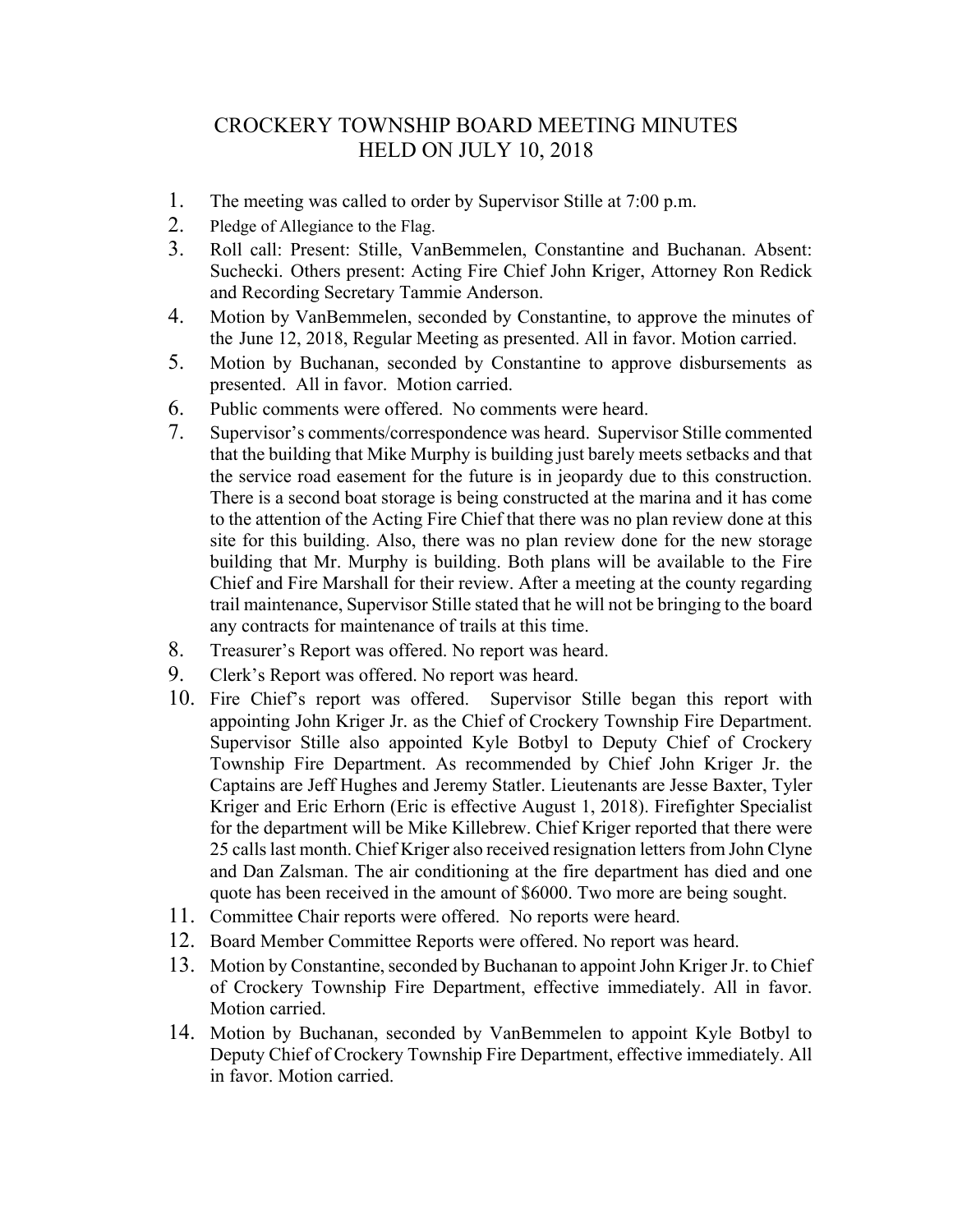- 15. Motion by VanBemmelen, seconded by Buchanan to appoint Jeff Hughes and Jeremy Statler to Captain as recommended by Chief Kriger, effective immediately. All in favor. Motion carried.
- 16. Motion by VanBemmelen, seconded by Buchanan to appoint Jesse Baxter and Tyler Kriger to Lieutenant, effective immediately and Eric Erhorn to Lieutenant, effective August 1, 2018, as recommended by Chief Kriger. All in favor. Motion carried.
- 17. Motion by VanBemmelen, seconded by Buchanan to accept John Clyne's resignation with regret as a firefighter effective immediately. All in favor. Motion carried.
- 18. Motion by VanBemmelen, seconded by Buchanan to accept Dan Zalsman's resignation with regret effective August 1, 2018. All in favor. Motion carried.
- 19. Motion by Constantine, seconded by Buchanan to authorize Chief Kriger to replace the air conditioning at the fire station up to the amount of \$6000. All in favor. Motion carried.
- 20. Discussion was held regarding the interview process for hiring firefighters and it was agreed upon that there should always be at least one board member involved. No action taken.
- 21. Discussion was held regarding the addition and demolition at the fire department. No action taken.
- 22. Motion by Constantine, seconded by VanBemmelen to adopt Resolution 2018- 13, Authorizing A Consumers Energy Contract To Convert Mercury Vapor Lights To LED Lighting In The Nunica Village Area and the supervisor to sign the new contract. All in favor. Motion carried.
- 23. Motion by Constantine, seconded by Buchanan to adopt Resolution 2018-14, Authorizing A Consumers Energy Contract To Create A New Account For The LED Lighting In The Village Of Nunica and the supervisor to sign the new contract. All in favor. Motion carried.
- 24. Motion by Buchanan, seconded by VanBemmelen to adopt Resolution 2018-15, Authorizing A Consumer Energy Contract To Create A New Account For The Hathaway Lakes Subdivision and the supervisor to sign the new contract. All in favor. Motion carried.
- 25. Motion by Buchanan, seconded by Constantine to adopt Resolution 2018-16, For A Consumers Energy Contract To Create A New Account For The Remaining Existing Street Lights and the supervisor to sign the new contract. All in favor. Motion carried.
- 26. Motion by Buchanan, seconded by Constantine to adopt Resolution 2018-17, Resolution To Establish The 2018 Millage Rates (3.6833) and the clerk and supervisor to sign the L-4029. All in favor. Motion carried.
- 27. Motion by Constantine, seconded by Buchanan to authorize the treasurer to sign the State of Michigan contract for the 2017-18 audit. All in favor. Motion carried.
- 28. Motion by Buchanan, seconded by Constantine to vote for 3 incumbent trustees for the MML Workers' Compensation Fund. All in favor. Motion carried.